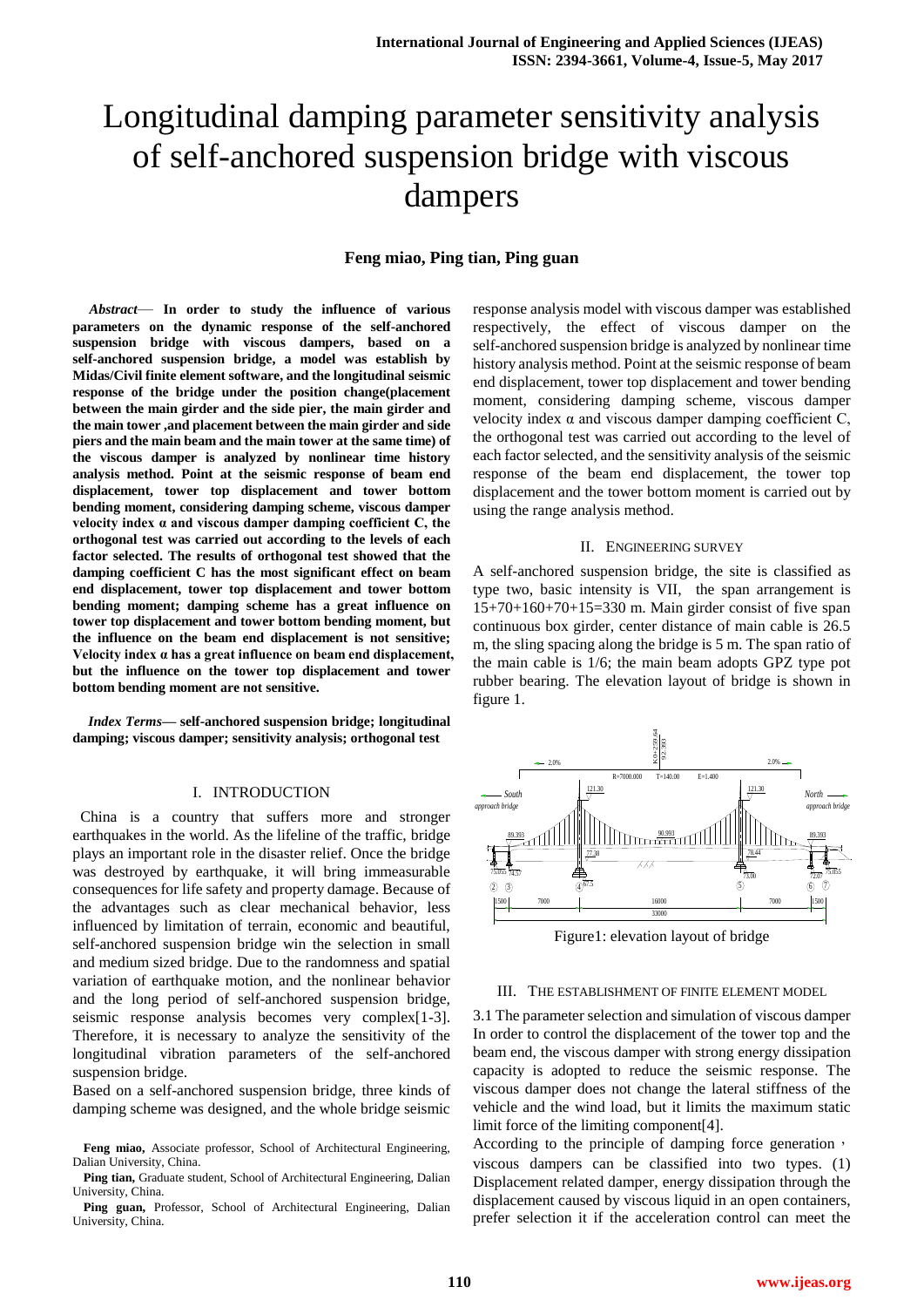requirements of comfort. (2) Speed related damper, energy dissipation through the current speed caused by viscous liquid in a close containers, prefer selection it when the shear structure is subjected to energy dissipation design[5-6]. Speed related viscous damper was selected in this article and its damping force is small under slow loading such as temperature, shrinkage and creep, the damping force increases with the increase of piston motion velocity under the action of earthquake, which plays a role of energy dissipation[7]. The relation between damping force  $F$  provided by viscous damper and piston motion velocity  $\hat{v}$  is:

$$
F = C v^a \tag{1}
$$

In this formula: C represents damping coefficient, which is related to the internal structure of the damper and the viscosity of the fluid;  $\alpha$  represents speed index (range 0.1-2.0; from the seismic of view, often take 0.2-1.0 )

Maxwell model is used to simulate the restoring force model of viscous dampers[8]. When considering the parameter selection of viscous damper, the influence of viscous damper on longitudinal displacement of main girder, displacement and bending moment of main tower is mainly considered. The parameters are selected as shown in the following table.

| Table 1 parameters of viscous damper |
|--------------------------------------|
|--------------------------------------|

| LAUIC I DAIAINCLEIS UL VISCOUS GANNEL |     |      |      |      |      |      |      |      |       |
|---------------------------------------|-----|------|------|------|------|------|------|------|-------|
| Velocity index $\alpha$               | 0.2 | U.J  |      |      |      |      |      |      |       |
| Damping coefficient C                 |     | 1000 | 2000 | 4000 | 6000 | 8000 | 0000 | 5000 | 20000 |

The location of the viscous damper has a direct influence on the stiffness of the structure. According to the different arrangement of the viscous damper, three kinds of damping schemes have been set up for the self-anchored suspension bridge. Scheme one only place viscous dampers between the main girder and the side pier; scheme two only place viscous damping between the main girder and the main tower; in scheme three viscous dampers are arranged between the main girder and the side pier and between the main beam and the main tower(As shown in Figure 2). Through the combination analysis of velocity index and damping coefficient, get the best combination of seismic parameters.



Fig. 2 Schematic diagram of viscous damper

## 3.2 Full bridge model

Midas/Civil finite element software was used to establish a three-dimensional finite element model. In order to connect the suspension cable to the main beam, the backbone model was adopted, in this model each unit of the stiffness and mass are concentrated in the intermediate nodes[9]. Spatial beam element is selected to simulate main girder, pylon and beam; and truss element is selected to simulate the main cables and

hangers. The main girder and the main tower stay longitudinal relative freedom and transverse master-slave constraint; the main girder and pier girder keep master-slave constraint to constraint the vertical, the transverse and the around the axis rotation of the bridge; set free the longitudinal rotation.

#### IV. SELECTION OF SEISMIC WAVE

The bridge is located in the site class of  $\mathbb{I}$ , fortification intensity is VII. Accordance to the "guidelines for seismic design of highway bridges (JTG/T B02-01-2008)", the design acceleration response spectrum under E1 earthquake motion was ensured, the basic design of horizontal peak ground acceleration is 0.10g. The maximum value of acceleration response spectrum for the time history analysis is 0.225g, the characteristic period is 0.40s. The EI Centro wave of strong earthquake records which are similar to the bridge site are selected as the target seismic excitation, the acceleration of EI Centro wave is 0.357g, and the time history of seismic acceleration is 53.7S[10]. In order to make the input ground vibration meet the specification requirements, the amplitude characteristics of EI Centro wave was adjusting according to load criterion of seismic design and the original spectral characteristics and duration of the seismic wave was retained. The peak value of seismic wave acceleration is 0.225g after adjusted, which is shown in figure 3..



Fig. 3 seismic waveform

# V. PARAMETER SENSITIVITY ANALYSIS BASED ON ORTHOGONAL EXPERIMENT

#### 5.1 design of orthogonal experimental

In the industrial production and scientific research, there are many factors that need to be considered, and the number of factor levels is more than two. If each level of each factor are mutual collocation comprehensive test, the number of tests is amazing, but using the orthogonal design to arrange the test, the number of the tests would greatly reduce, and the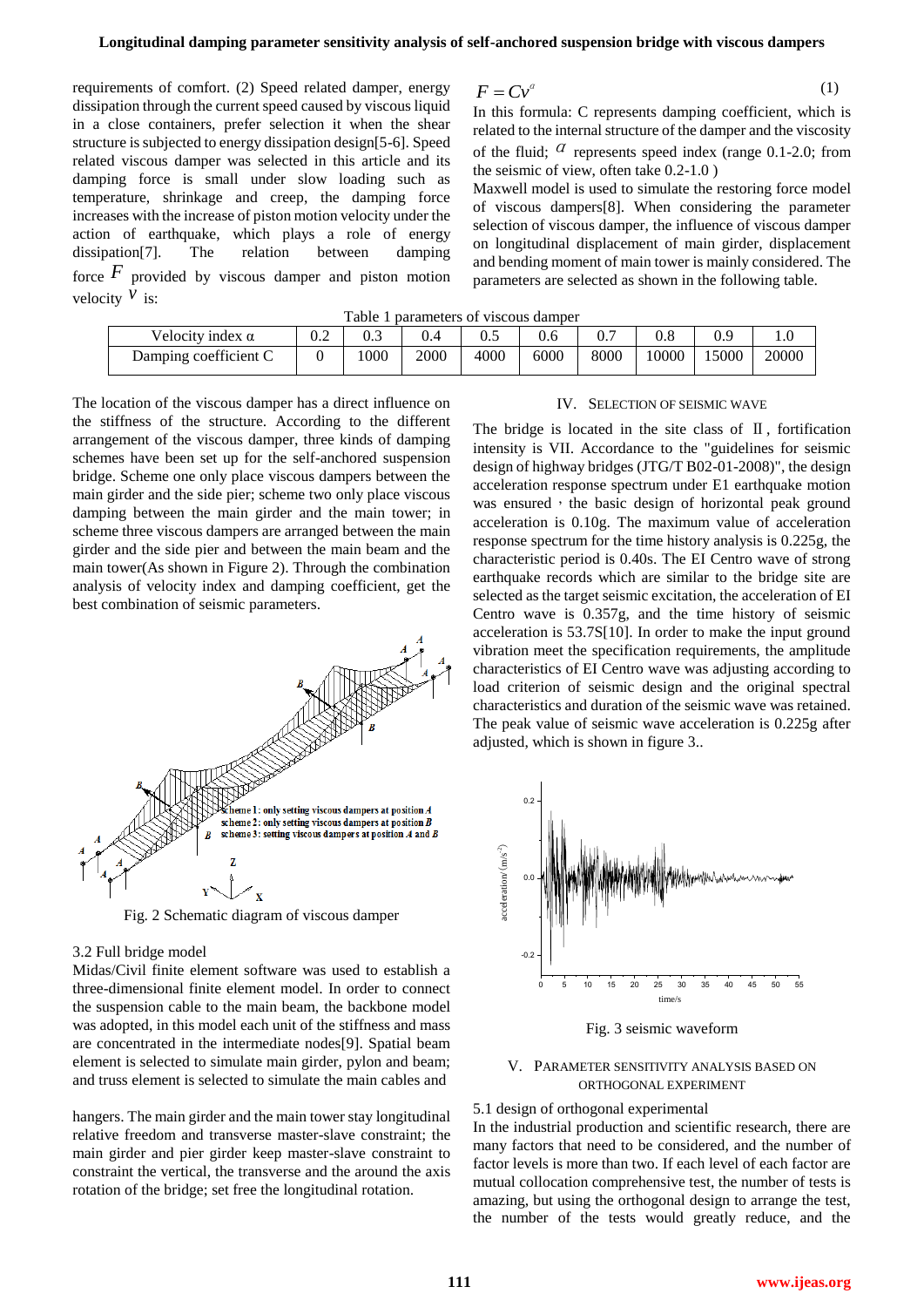statistical analysis will be easy[11-12]. For the self-anchored suspension bridge with viscous damper device, the beam end displacement, the tower top displacement and the tower bottom bending moment is the seismic response that needs to be focused on. Damping scheme of viscous damper, speed index  $\alpha$  and viscous damper damping coefficient C will affect the seismic response most, clearly determine the degree of influence of the factors is the key for better self-anchored suspension bridge seismic isolation design. There will be 273 times numerical analysis for a full test about the effect of factor levels combination, and only 18 times numerical analysis by orthogonal test. Therefore, in order to reflect the comprehensive test information with the least number of numerical analysis, orthogonal test method was carried out, the 2 factors with 9 levels and 1 factor with 3 levels were mixed with the orthogonal test, as shown in Table 2 and table 3.

Table 2 factor levels

| Factor              | 1                      | 2                | 3             |
|---------------------|------------------------|------------------|---------------|
| Levels <sub>b</sub> | Damping                | Velocity         | Damping       |
|                     | scheme                 | index $\alpha$   | coefficient C |
| Levels 1            | Scheme 1               | 0.2              | 0             |
| Levels 2            | Scheme 2               | 0.3              | 1000          |
| Levels 3            | Scheme 3               | 0.4              | 2000          |
| Levels 4            |                        | 0.5              | 4000          |
| Levels 5            |                        | 0.6              | 6000          |
| Levels 6            |                        | 0.7              | 8000          |
| Levels <sub>7</sub> |                        | 0.8              | 10000         |
| Levels 8            |                        | 0.9              | 15000         |
| Levels 9            |                        | 1.0              | 20000         |
| Table 3             | $L18$ (92 $\times$ 31) | Orthogonal table |               |

| Number         | Scheme number     | Velocity index<br>α | Damping<br>coefficient C |
|----------------|-------------------|---------------------|--------------------------|
|                |                   |                     |                          |
| $\mathbf{1}$   | $1$ (Scheme $1$ ) | 1(0.2)              | 1(0)                     |
| $\overline{c}$ | $1$ (Scheme 1)    | 2(0.3)              | 1(0)                     |
| 3              | $1$ (Scheme 1)    | 3(0.4)              | 2(1000)                  |
| $\overline{4}$ | $1$ (Scheme 1)    | 4(0.5)              | 2(1000)                  |
| 5              | $1$ (Scheme 1)    | 5(0.6)              | 3(2000)                  |
| 6              | $1$ (Scheme 1)    | 6(0.7)              | 3(2000)                  |
| 7              | 2 (Scheme 2)      | 7(0.8)              | 4(4000)                  |
| 8              | 2 (Scheme 2)      | 8(0.9)              | 4(4000)                  |
| 9              | 2 (Scheme 2)      | 9(1.0)              | 5(6000)                  |
| 10             | 2 (Scheme 2)      | 1(0.2)              | 5(6000)                  |
| 11             | 2 (Scheme 2)      | 2(0.3)              | 6(8000)                  |
| 12             | 2 (Scheme 2)      | 3(0.4)              | 6(8000)                  |
| 13             | 3 (Scheme 3)      | 4(0.5)              | 7(10000)                 |
| 14             | 3 (Scheme 3)      | 5(0.6)              | 7(10000)                 |
| 15             | 3 (Scheme 3)      | 6(0.7)              | 8(15000)                 |
| 16             | 3 (Scheme 3)      | 7(0.8)              | 8(15000)                 |
| 17             | 3 (Scheme 3)      | 8(0.9)              | 9(20000)                 |
| 18             | 3 (Scheme 3)      | 9(1.0)              | 9(20000)                 |
|                |                   |                     |                          |

Table 4 orthogonal test results of longitudinal seismic response of self-anchored suspension bridge under earthquake

|                | Factor                 |                |                |                                               |                                                 |                                                                          |  |  |  |
|----------------|------------------------|----------------|----------------|-----------------------------------------------|-------------------------------------------------|--------------------------------------------------------------------------|--|--|--|
|                |                        |                |                | Seismic response                              |                                                 |                                                                          |  |  |  |
| Number         | Damping<br>scheme<br>ರ |                | O              | Displacement<br>of beam end<br>$\binom{m}{k}$ | Displacement<br>of tower top<br>$\binom{mn}{n}$ | tower bottom<br>Moment of<br>$\left( \text{kN}\!\cdot\!\text{m} \right)$ |  |  |  |
| $\mathbf{1}$   | $\mathbf{1}$           | $\mathbf{1}$   | $\mathbf{1}$   | 0.131                                         | 0.125                                           | 491                                                                      |  |  |  |
| $\mathbf{2}$   | $\mathbf{1}$           | $\mathfrak{2}$ | $\mathbf{1}$   | 0.131                                         | 0.125                                           | 491                                                                      |  |  |  |
| 3              | $\mathbf{1}$           | 3              | $\overline{c}$ | 0.124                                         | 0.125                                           | 504                                                                      |  |  |  |
| $\overline{4}$ | $\mathbf{1}$           | $\overline{4}$ | $\overline{c}$ | 0.131                                         | 0.125                                           | 491                                                                      |  |  |  |
| 5              | $\mathbf{1}$           | 5              | 3              | 0.131                                         | 0.125                                           | 491                                                                      |  |  |  |
| 6              | $\mathbf{1}$           | 6              | 3              | 0.131                                         | 0.125                                           | 490                                                                      |  |  |  |
| $\tau$         | $\overline{c}$         | 7              | $\overline{4}$ | 0.125                                         | 0.105                                           | 795                                                                      |  |  |  |
| 8              | $\overline{c}$         | 8              | $\overline{4}$ | 0.125                                         | 0.105                                           | 791                                                                      |  |  |  |
| 9              | $\overline{c}$         | 9              | 5              | 0.132                                         | 0.110                                           | 844                                                                      |  |  |  |
| 10             | $\mathbf{2}$           | $\mathbf{1}$   | 5              | 0.126                                         | 0.099                                           | 755                                                                      |  |  |  |
| 11             | $\mathbf{2}$           | $\mathbf{2}$   | 6              | 0.126                                         | 0.098                                           | 762                                                                      |  |  |  |
| 12             | $\mathbf{2}$           | 3              | 6              | 0.124                                         | 0.095                                           | 829                                                                      |  |  |  |
| 13             | 3                      | 4              | 7              | 0.121                                         | 0.101                                           | 838                                                                      |  |  |  |
| 14             | 3                      | 5              | $\tau$         | 0.121                                         | 0.102                                           | 830                                                                      |  |  |  |
| 15             | 3                      | 6              | 8              | 0.121                                         | 0.104                                           | 821                                                                      |  |  |  |
| 16             | 3                      | 7              | 8              | 0.132                                         | 0.101                                           | 753                                                                      |  |  |  |
| 17             | 3                      | 8              | 9              | 0.113                                         | 0.107                                           | 741                                                                      |  |  |  |
| 18             | 3                      | 9              | 9              | 0.121                                         | 0.107                                           | 789                                                                      |  |  |  |

# 5.2 Analysis of orthogonal test results

Range analysis method was adopted for the analysis of orthogonal test results. The magnitude of the range reflects the effects of each factor in the experiment. The range shows large impact that the factor has a great influence on the test results, which is the main factor; the range shows little impact that the factors has a small influence on the test results, which is the secondary factor or an unimportant factor. The range analysis method calculates the sum value and average value of each test index levels first, and then calculated the range, according to the size of range, the influence degree of each factor on the index value was analyzed, and the main factor and secondary factor was determined.

The orthogonal test results according to Table 4 are showed in Table 5. According to the damping scheme  $\cdot$  velocity index  $\alpha$ and damping coefficient C and the corresponding level, range analysis table about the seismic response of beam end displacement, tower top displacement and tower bottom bending moment was gained by range analysis method. It can be seen from table 5, the damping coefficient C has the most significant effect on beam end displacement, tower top displacement and tower bottom bending moment; damping scheme has a great influence on tower top displacement and tower bending moment, but the influence on the beam end displacement is not sensitive; Velocity index  $\alpha$  has a great influence on beam end displacement, but the influence on the tower top displacement and tower bottom bending moment are not sensitive.